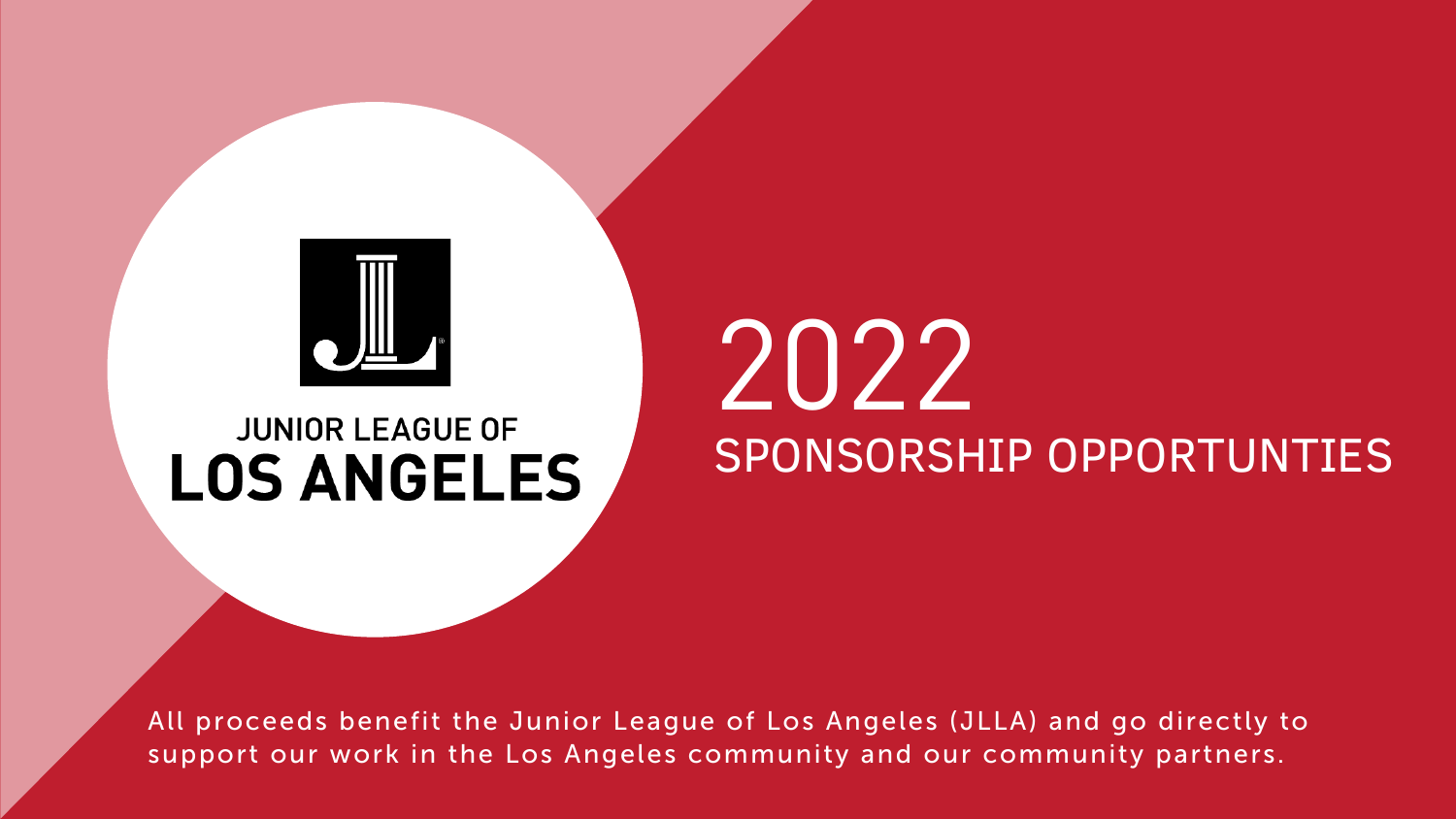For over 95 years, the JLLA has been dedicated to developing women leaders and effecting change in the Los Angeles community. Today we are committed to programs focusing on the self-esteem and empowerment of transition-aged foster youth and educational opportunities for underserved students.

Your donation allows us to work with and support community partners through projects such as "Fostering Independance" our life skills program for youth transitioning out of care at Alliance for Children' s Rights, "Discover You," our arts education program for pre-teen youth at Mar Vista Family Center, and many more.

Your donation helps support programs such as our Public Policy Institute, which helps our members deepen their understanding of advocacy and relevant public policy issues; and our Leadership Development Institute, consisting of workshops to help our members develop leadership skills.

Your donation will help your brand reach a targeted group of over 1,000 members, with 95% possessing a college degree and 45% an advanced degree (From the Every Member Counts survey). Our website averages over 10,000 hits per month, and we have a presence on Facebook, Twitter, Instagram, Pinterest, and LinkedIn.

501(c)(3) tax number: 95-2097254

## WHO WE ARE